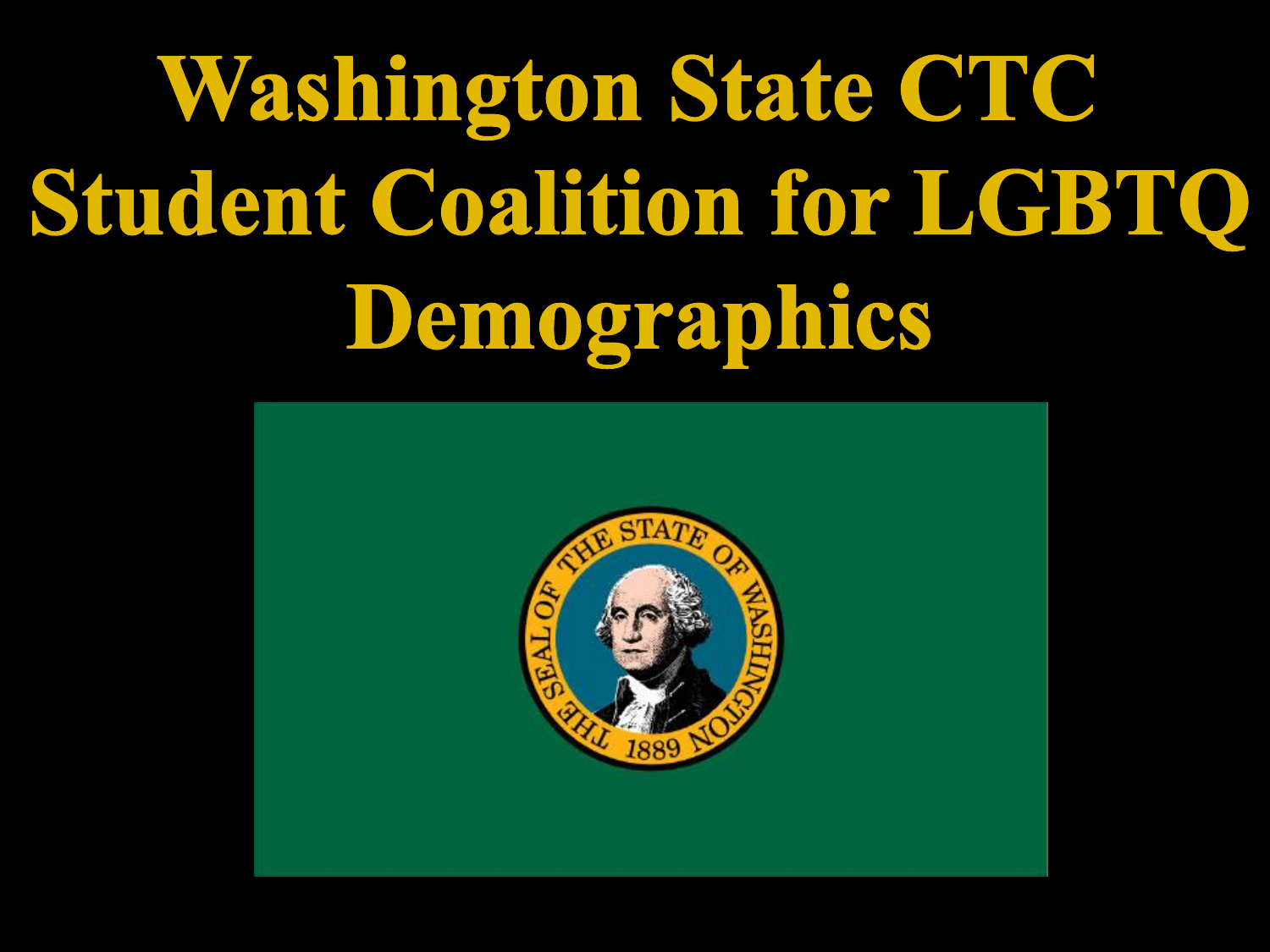## **What we are looking for**

1. For your group to implement LGBTQ Demographics as policy for all Community & Technical Colleges in Washington (if possible)

or

2. A letter of support from the executive board of WSSSC sent to WACTC by March 10<sup>th</sup>, 2012.

Please include the following:

- Support of the Comprehensive Application Questions
- List the benefits this will bring to students & staff on your campuses
- Express the importance of this being completed ASAP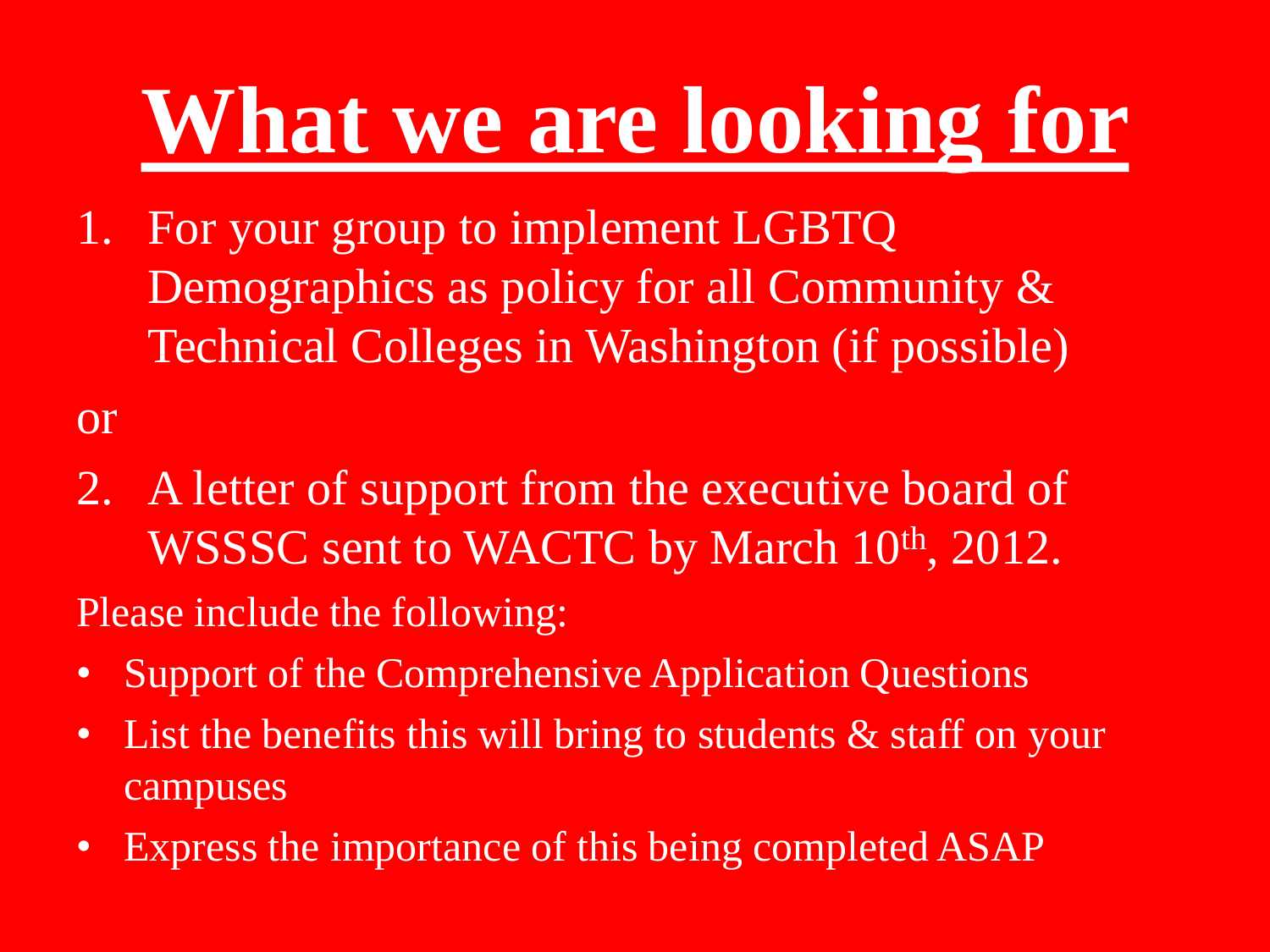#### **Why are Demographics Needed?**

- Schools collect demographics on minority groups in order to maintain a balance of diversity.
- For recruitment and retention purposes.
- Addressing the needs for these groups and supplying the necessary resources.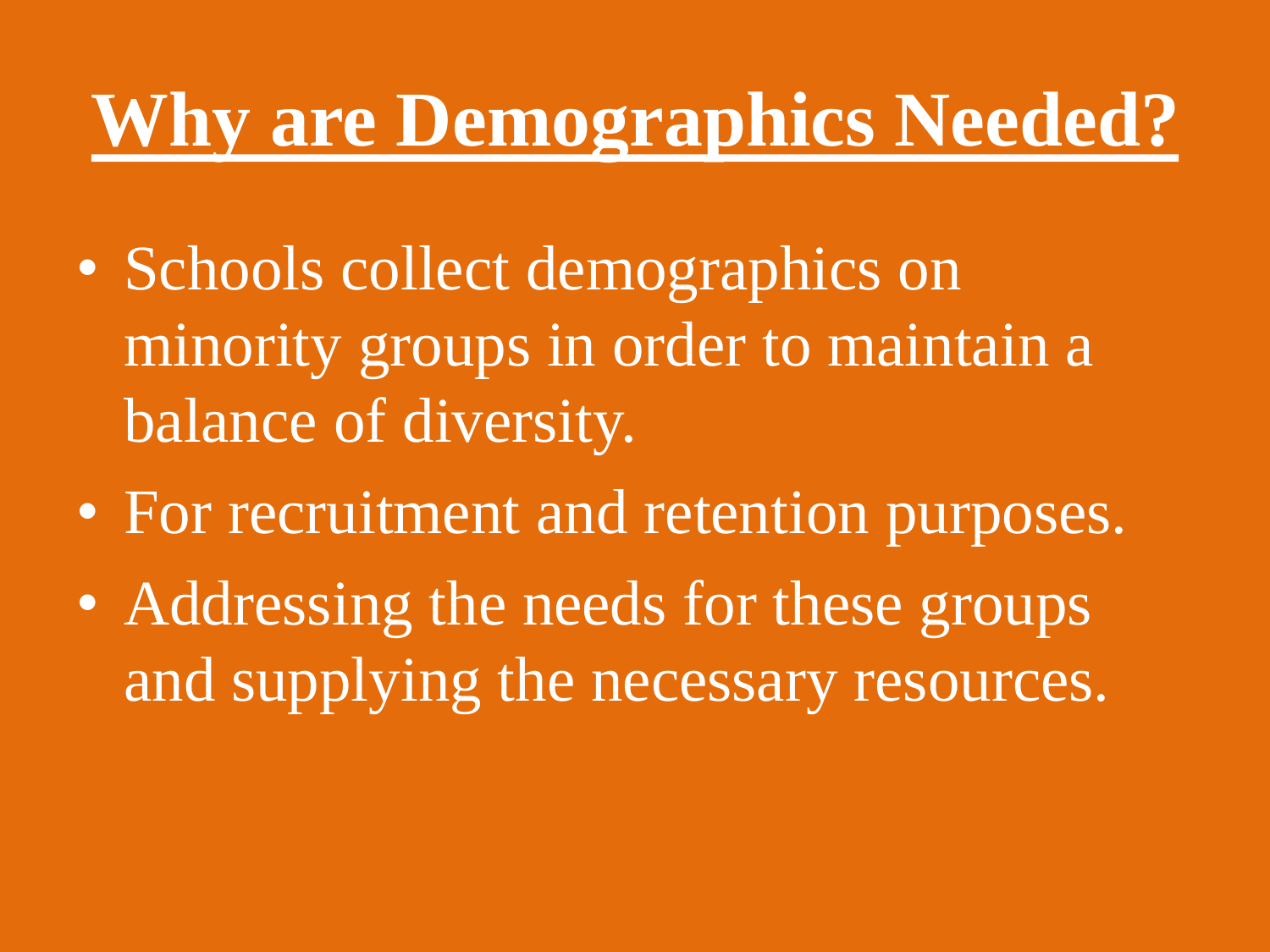### **Why are LGBTQ Demographics Needed?**

- Currently we have no information about LGBTQ cohorts.
- To identify how minority groups perform compared to their peers and challenges these groups may face.
- This information then can be used to develop support services to help these students, who are underrepresented.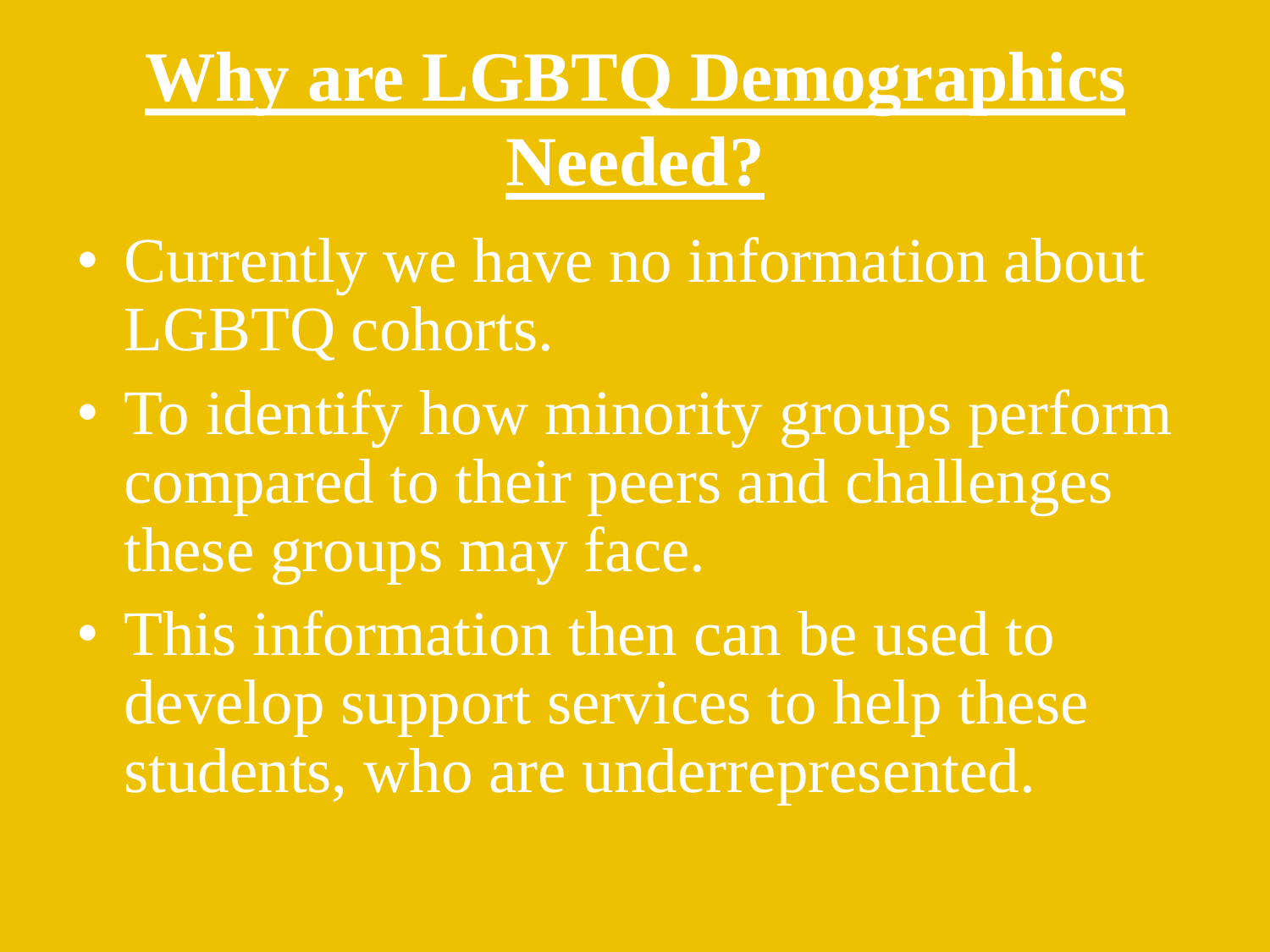#### **LGBTQ People as an At-Risk Group**

- Frequent victims of violence, harassment, & discrimination.
- Health and mental health worse than heterosexual peers.
- 12<sup>th</sup> Graders in Washington State that are harassed based on perceived sexual orientation are:
	- **4.8 times more likely to have attempted suicide**
	- **7.4 times more likely to miss school because they feel unsafe**
	- **15.8% more likely to underperform academically**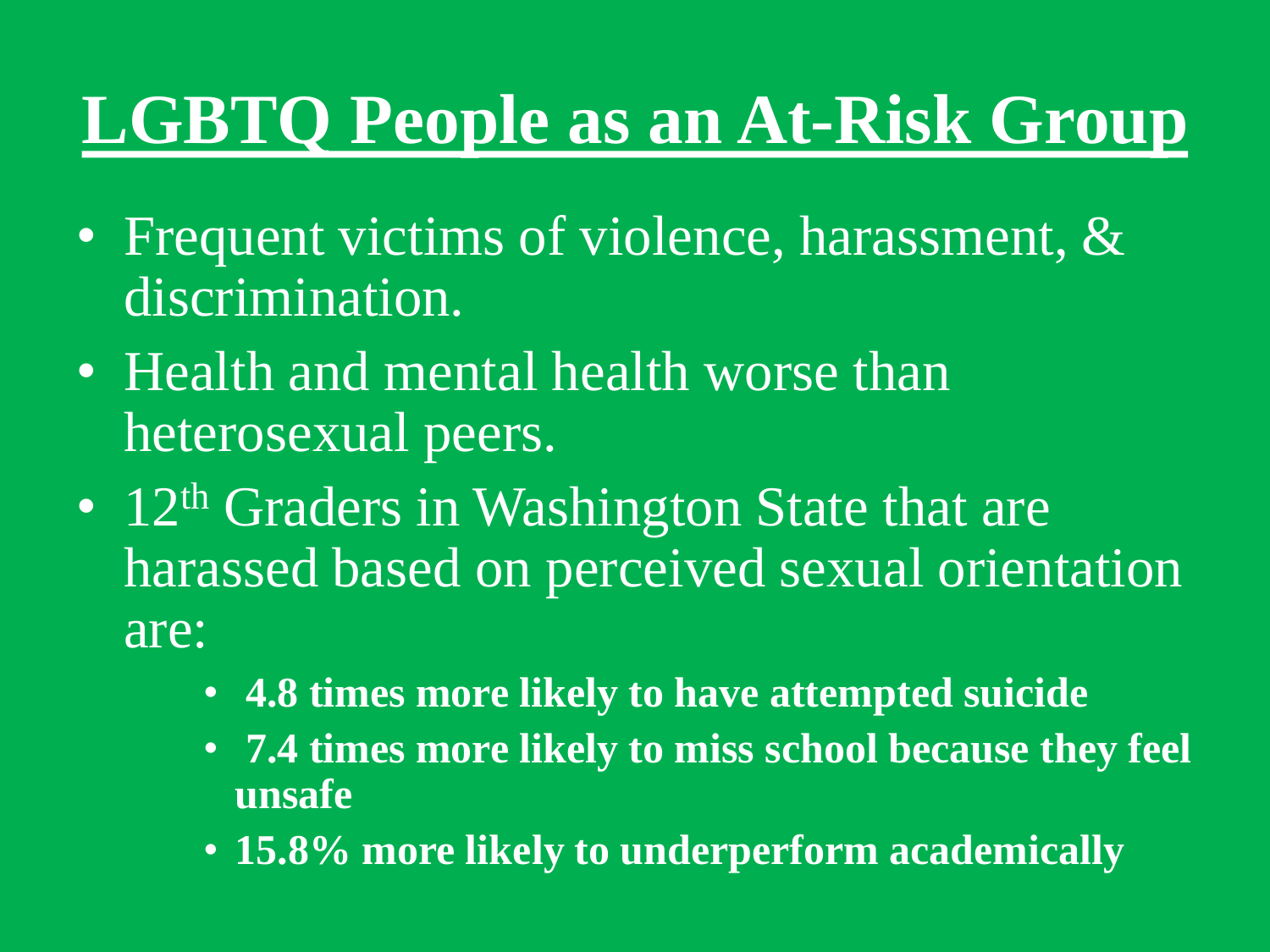### **Precedence & Support**

• Would you consider yourself to be a member of the LGBTQ (Lesbian, Gay, Bi-sexual, Trans, Queer) community?

#### Yes, No, Prefer not to answer

(Question added to Elmhurst College's application Summer 2011)

- Comprehensive applications questions have been supported by the following councils:
- 1. Council of Unions & Student Programs (CUSP)
- 2. Multicultural Student Services Directors Council (MSSDC)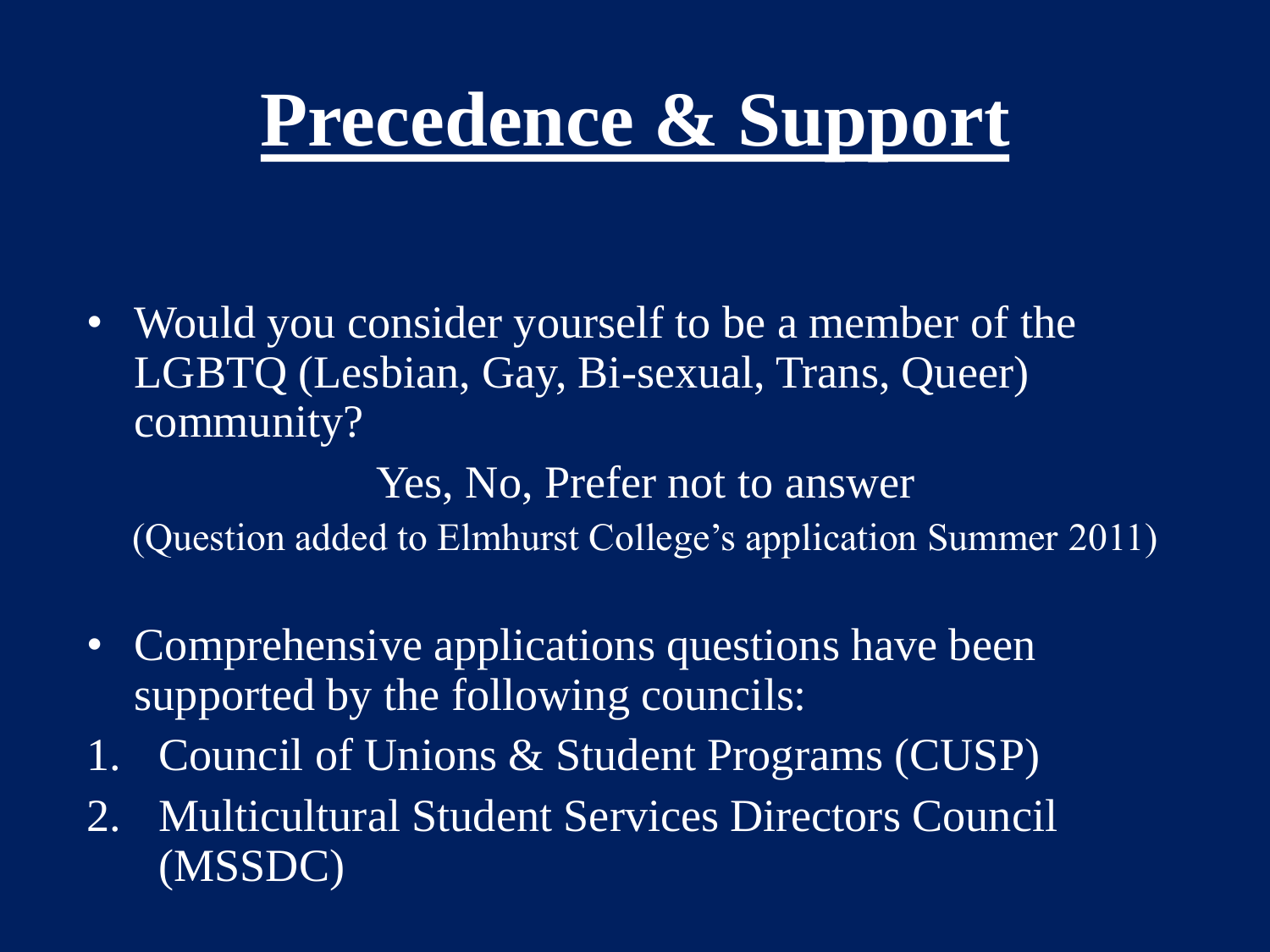### **Comprehensive Application**

### **Questions**

- How do you self identify?
	- \_\_\_ Gay \_\_\_ Straight/Heterosexual
- *\_\_\_* Lesbian *\_\_\_* Queer
- \_\_\_ Bi-sexual *\_\_\_* Other
- \_\_\_ Trans

- Which gender do you identify as? \_\_\_ Male
- \_\_\_ Female
- \_\_\_ Androgynous
- Gender Neutral
- \_\_\_ Other